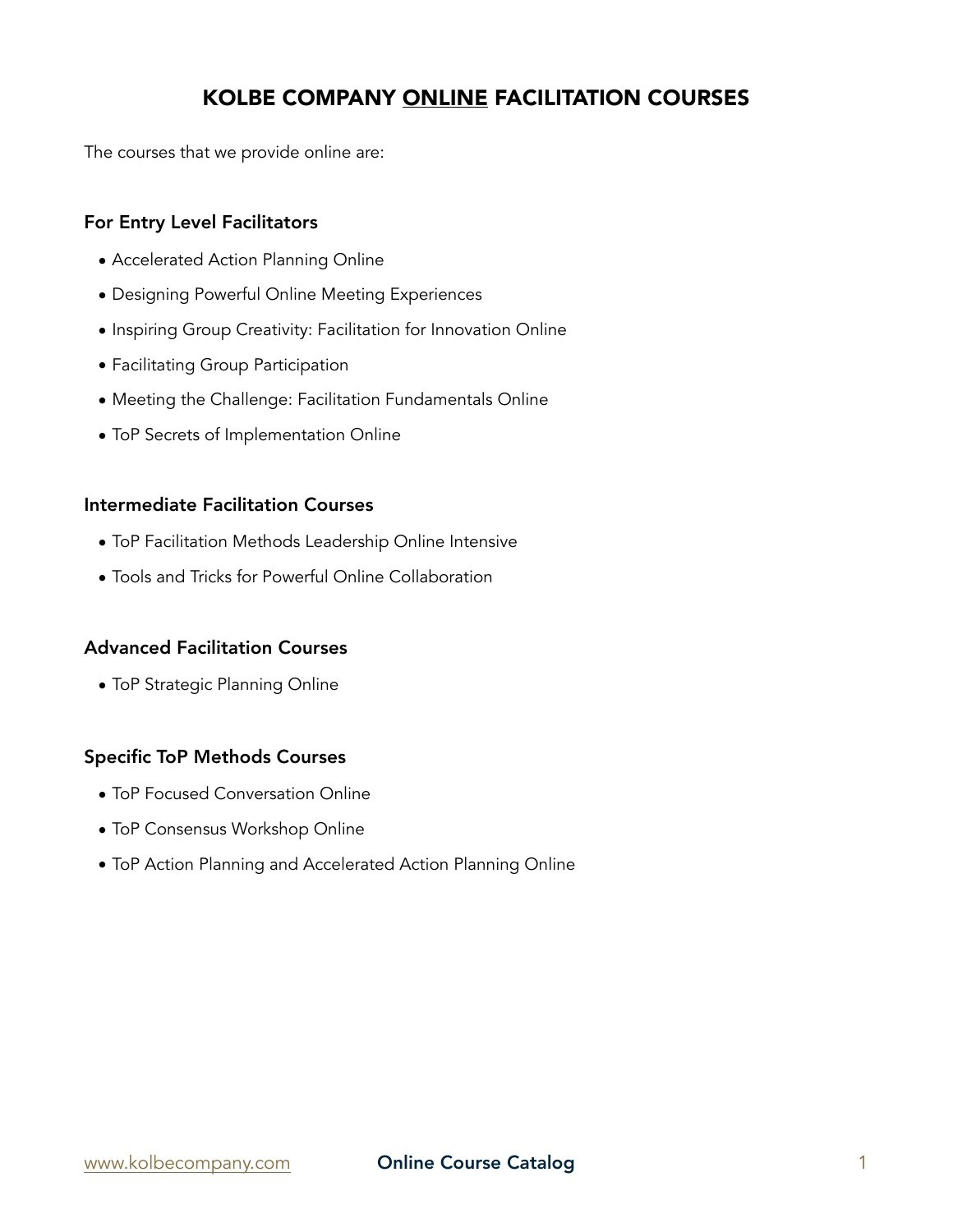# Accelerated Action Planning

In this hands-on interactive course, learn to energize and align small teams to successfully plan a project or event in a matter of hours, in an online environment. The fast and engaging 8-steps planning process ensures that all the practical details that make for a successful project are covered in a comprehensive, high level action plan produced in just two hours. This process is perfect for unexpected projects where a leader needs to quickly assemble a team to produce an action plan quickly.

AAP online provides the process, templates, and tools to quickly organize a group to develop a workable plan to accomplish a specific objective that has been already been approved in concept.

#### Participants will learn to:

- Use online tools and templates to produce an action plan
- Scope a project to ensure the right team is assembled
- Lead small team action planning sessions
- Motivate a team to embrace a plan
- Produce a comprehensive high-level action plan in 2 hours
- Use the ToP AAP template tools to support continued project planning

Accelerated Action Planning is designed for leaders who lead small teams under 12 participants in planning short term projects and events.

## The Agenda

#### Module 1:

- Introduction to Accelerated Action Planning
- Overview of the 8-step process
- Defining the project Four D's
- Project scoping template
- Facilitating Core Agreements Four Facilitation Processes

#### Module 2:

- Developing the Detailed Plan Four Facilitation Processes
- Documentation
- Templates in Ten Languages Resource
- Facilitating Team Check-in
- Review Game

#### The Course Includes:

- State of the art learning platform accessible via computer
- A 12-page guide
- Two instructors
- In-process coaching
- Templates for post course online use in English and Spanish

Course Length: Two 2.5-hour sessions on one day (one in the morning and one in the afternoon).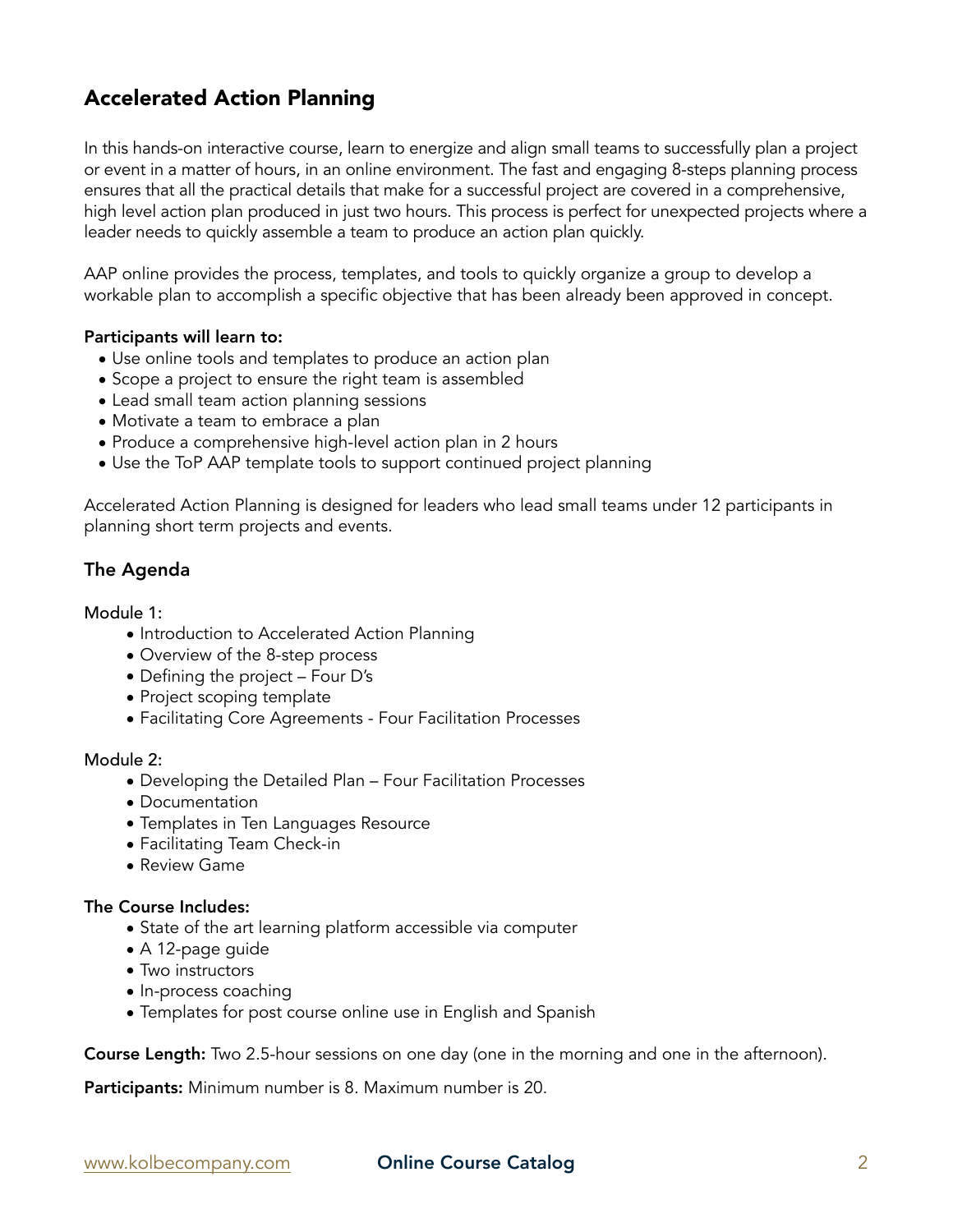# Designing Powerful Online Meeting Experiences

Great virtual meetings happen because good planning happens. This hands-on course focuses on new ways to move teams forward in this new virtual era. In this interactive training, participants learn how to engage stakeholders online. Engagement provides a key solution to helping teams reach creative solutions to problems. This session is not a technical training on specific tools, rather an introduction to creating meaningful online experiences.

### In this course, participants learn simple tools to design meaningful online experiences by learning to:

- Design a results-oriented online meeting
- Choose methods to best facilitate interactive online experiences
- Understand the fundamentals of online meeting design and facilitation
- Design the critical elements of an online meeting
- Identify the appropriate technological tools to use in a given meeting
- Use and identify compelling interactive visuals to engage participants

### Designed for Individuals Who:

Currently lead or facilitate online meetings and want to facilitate more effective experiences for participants.

### The Agenda

- Offered in a fast-paced two-hour session
- Before the Meeting: Establish the purpose, design the meeting, identify technology
- During the Meeting: Engage participants
- After the Meeting: Implement decisions

### The Course Includes:

- Guided practice designing an actual online meeting
- Resource list and templates

Course Length: One 2-hour session.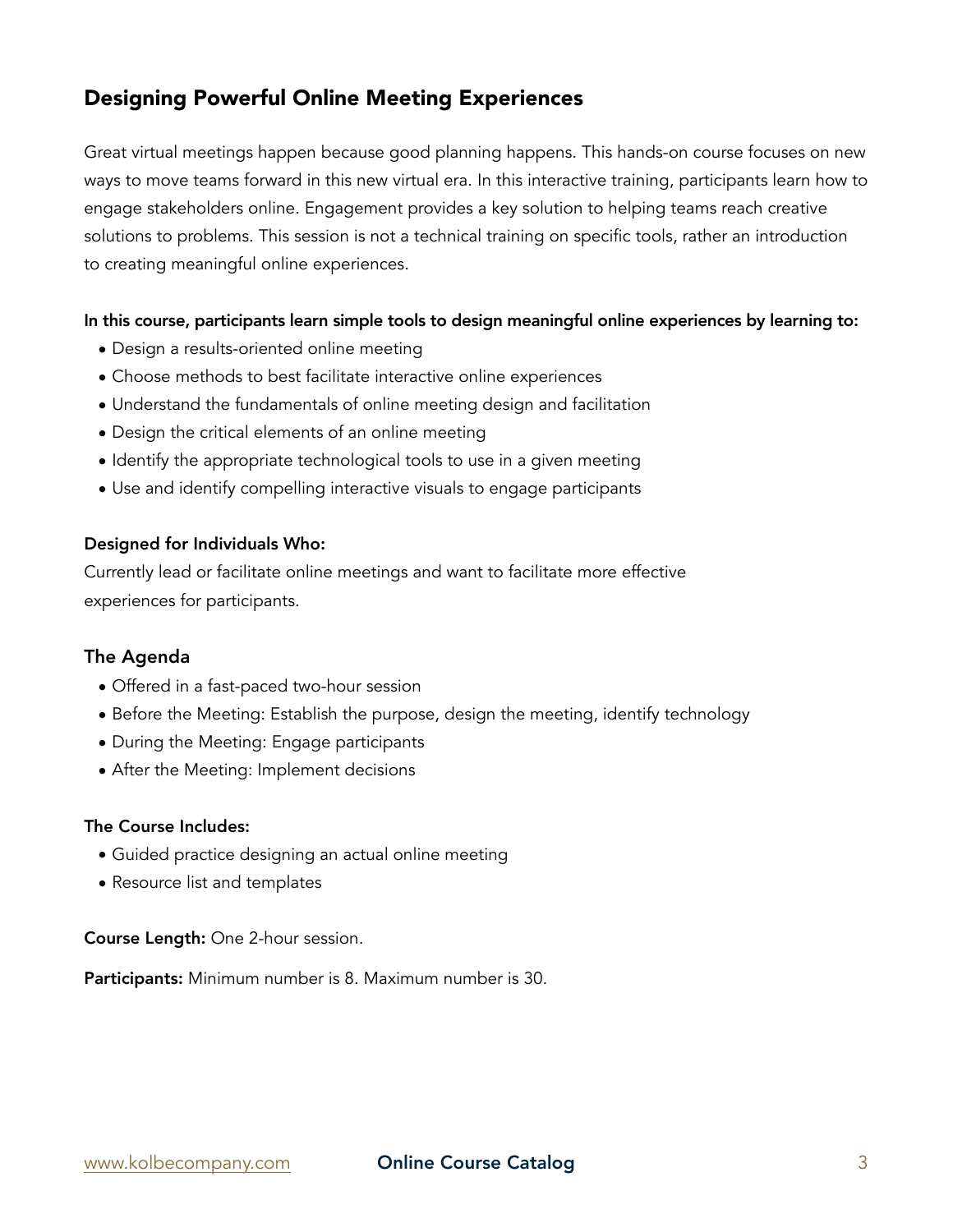# ToP® Facilitation for Innovation: Inspiring Group Creativity Online

Description: While the "lone genius" remains a beloved cultural image, the science of creativity shows that connections among innovators are what enable breakthroughs, large and small. Groups and teams are a critical place to cultivate creative thinking for innovative solutions. This high energy online course introduces tools and practices that groups and teams can use to elevate their creativity quotient. Facilitating group creativity and innovative action has always been a challenge, perhaps never more so than when a group is tasked to "think outside the box" on the spot and come up with new solutions to a problem or situation. This highly interactive course utilizes multiple creative tools to explore and practice group innovation. Participants learn methods that can be immediately applied to foster creative teamwork. The course consists of three modules totaling ten hours which can be scheduled flexibly over multiple days.

## Participants build skills by learning how to:

- Facilitate processes to heighten and enhance a group's creativity
- Frame and reframe problems and dilemmas
- Resolve issues and problems creatively
- Develop innovative strategies and prototypes
- Expand toolkit with methods to enhance creativity methods with groups

Designed for individuals who wish to develop the creative capacities of teams and groups, the course emphasizes practical rather than theoretical modes of creative thinking and problem solving. Since multiple methods and tools are demonstrated, the course is especially useful for those who lead and facilitate teams which need collaboratively to craft new ways of perceiving and operating.

## The Agenda

## Module I (3 hours):

- Welcome and Interactive Opening
- Shaking up the Group Mind: An exploration and experience of several gamification exercises which open new pathways of perceiving

## Module II (3.5 hours):

• Problem Framing and Re-framing: A problem-mapping process involving four different lens through which the problem are framed for delineating major components, then re-framed in "howto" questions for each of those components. (doesn't really make sense to me)

## Module III (3.5 hours):

• Developing Innovative Solutions: Building on the "how to" questions, participants collaboratively fill in creative templates for crafting strategic solutions to the questions. Prototypes are then developed by small teams to visualize the implementation of the key strategies to the reframed problem.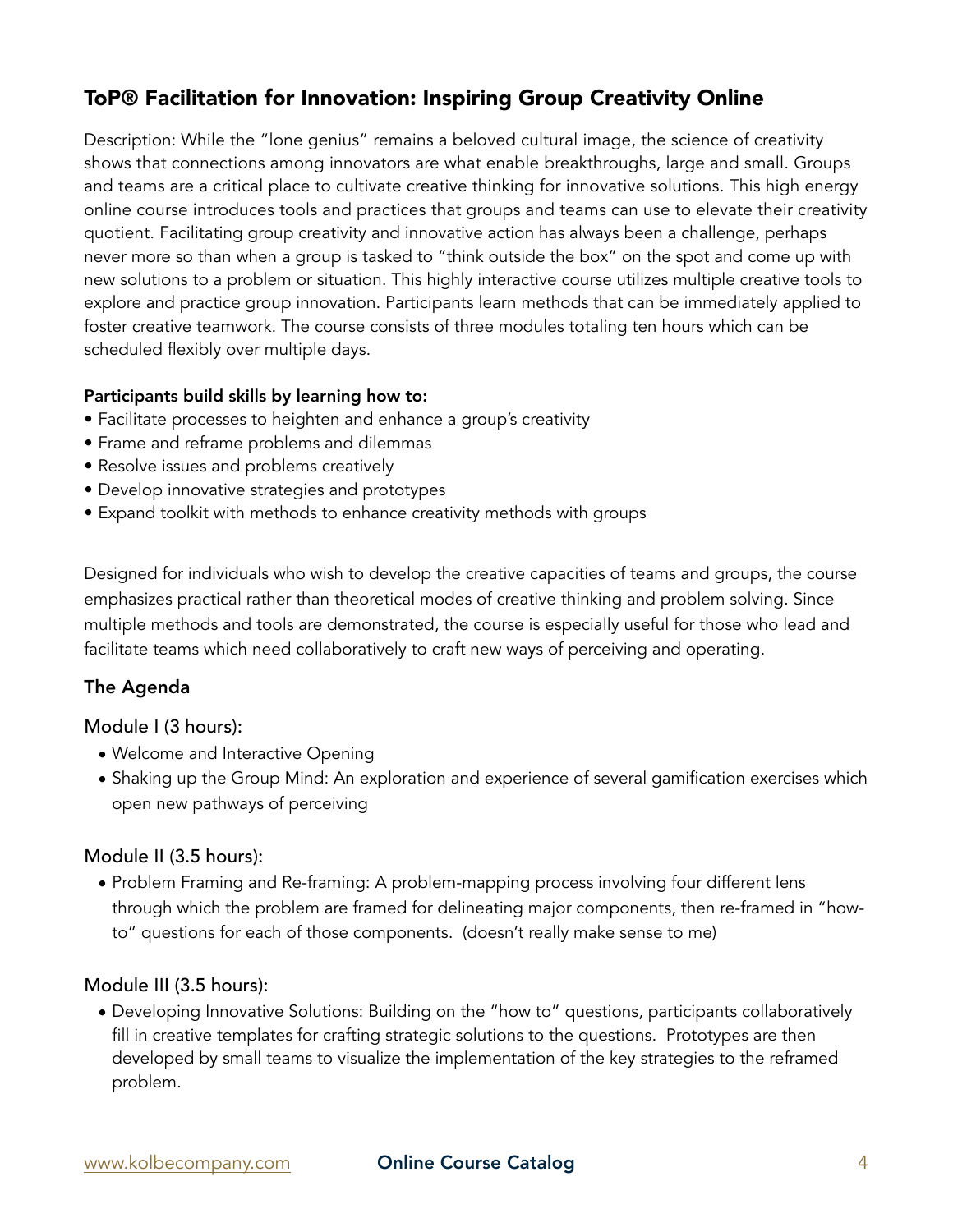## The course includes:

- A 40-page resource book detailing procedures for all methods and tools presented with additional options included
- State of the art learning platform accessible via mobile or computer
- Three online 180-to 210-minute sessions each practicing a new method or tool
- New topics each session
- Individual coaching and mentoring for participants group creativity challenges
- Access to course for 90-days after course completion date
- Certificate of completion
- Small learning groups of 20 maximum
- A resource book with expanded methods and tools for immediate use with client teams.

Course Length: 10 hours spread over 2-3 days with a maximum of 20 participants.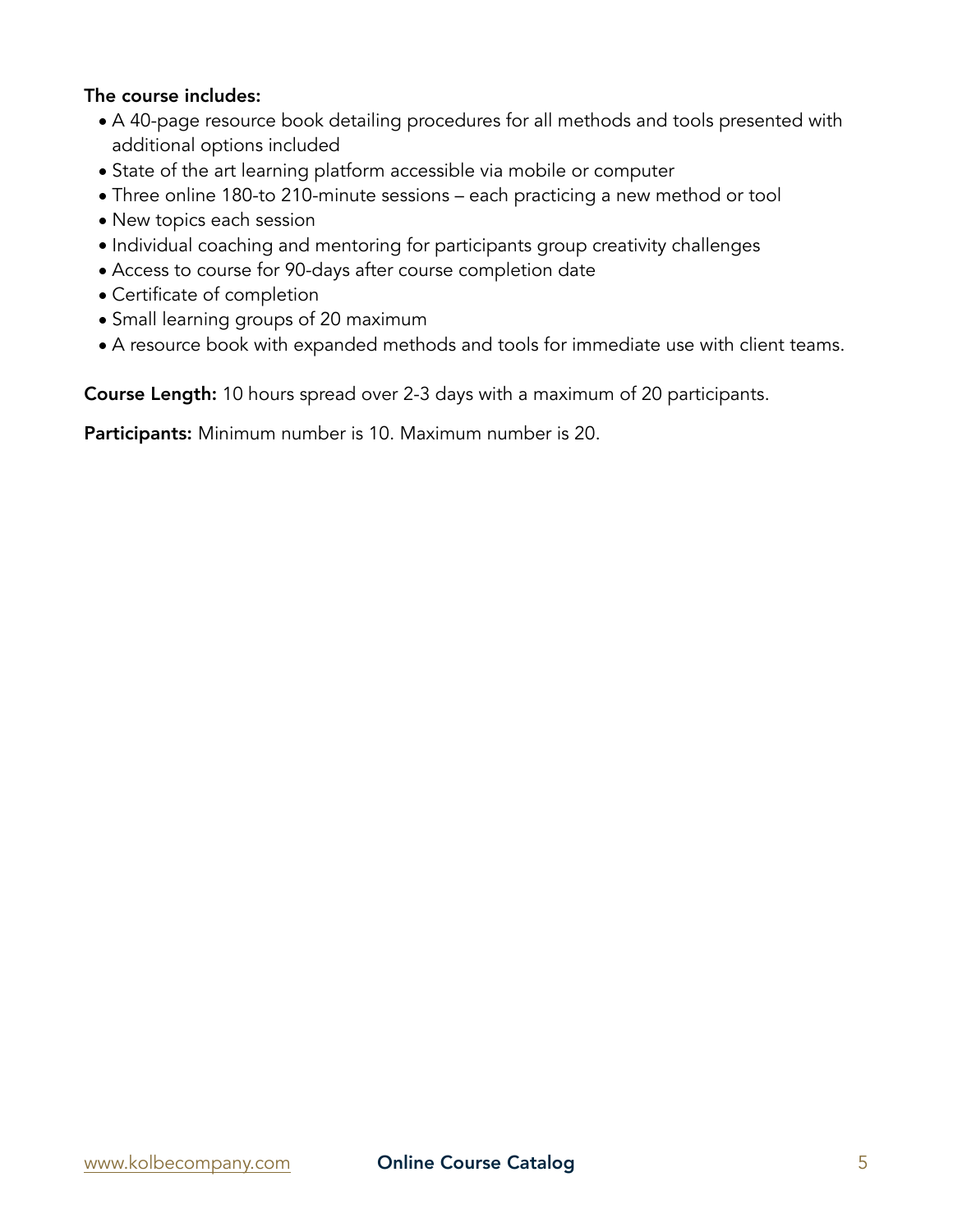# Facilitating Group Participation

Galvanize your team while building skills that drive results and strengthen interpersonal dynamics. Teams learn how to plan, lead, manage and coordinate highly effective meetings using the art and science of facilitation.

### Participants build skills to maximize meeting results by learning to:

- Design and guide effective results-oriented meetings
- Cultivate interpersonal skills, ownership, and accountability
- Turn difficult situations into productive experiences

## Facilitating Group Participation is designed for individuals who want an introduction to facilitation and a blended learning approach:

- Live instructor-led lessons online
- Group practice, discussion, and coaching
- Individual reading, presentation, reflection, and evaluation
- The more you participate the more you get out of the course. This is an interactive, engaging course. You should expect to spend:
- 2-3 hours of reading weekly
- Weekly postings and reading discussions
- 90 minute weekly online meeting or playback of recorded meeting
- Additional practice of newly acquired skills, on your own, to share with the group

### The Agenda

In this 7-week program, teams participate in four online meeting for Modules 1, 3, 6 and 7.

- Module 1: Principles of Facilitation Learn the roles of a facilitator and how the roles affect how we manage meetings.
- Module 2: Facilitative Listening Skills Explore and try out over 21 different listening skills.
- Module 3: Chart Writing Techniques Learn the value of color, borders and icons building new and creative charts both on-line and in-person.
- Module 4: Effective Brainstorming Determine the best brainstorming tool for the situation. Try out a variety of methods online.
- Module 5: Productive Discussions Learn how to facilitate open and honest discussions.
- Module 6: Designing Agendas Improve your agendas by implementing best practices for clarity and purpose.
- Module 7: From Difficult People to Constructive Outcomes Diagnose difficult situations and remedies.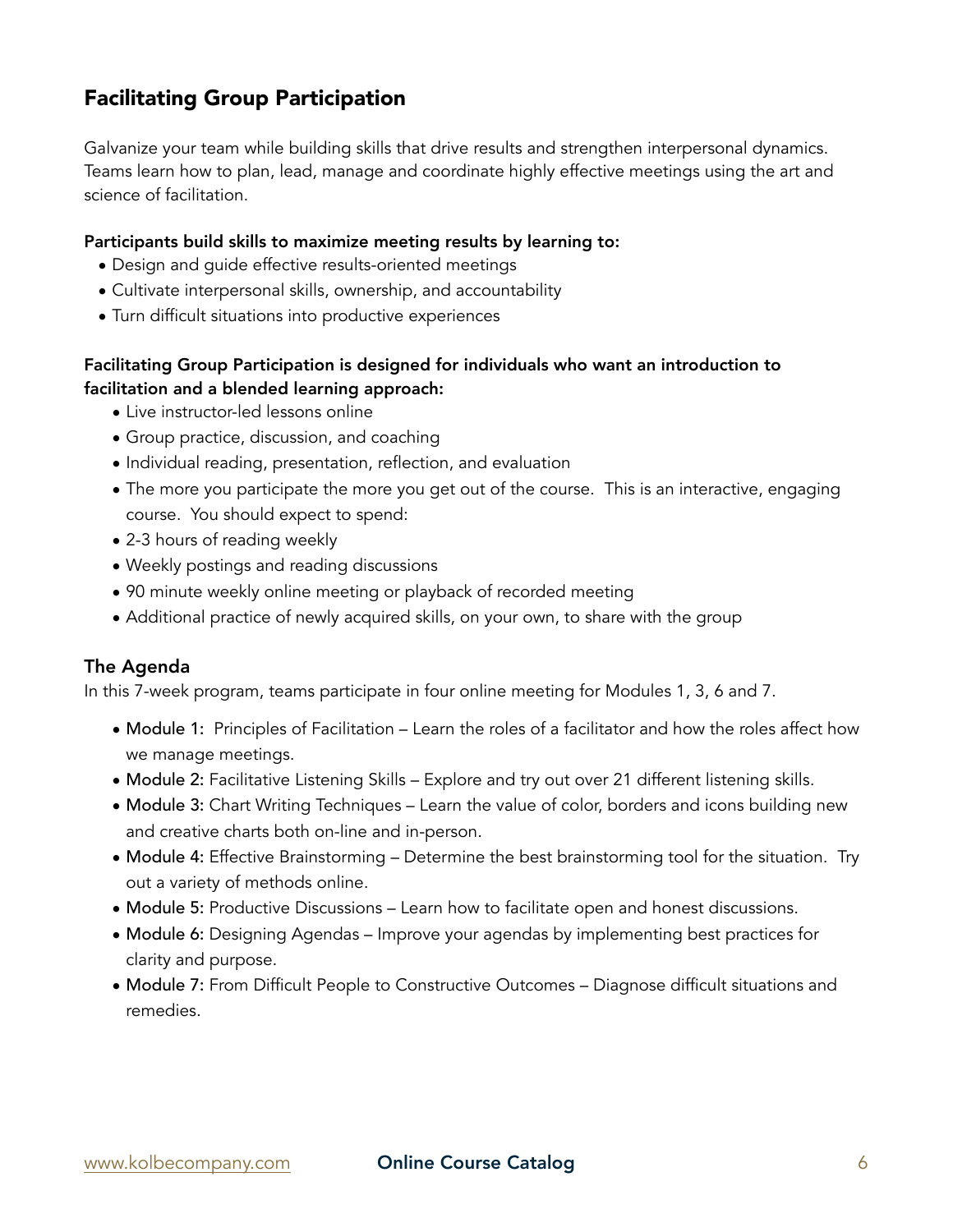- Sam Kaner's *Facilitator's Guide to Participatory Decision Making*
- State of the art learning platform accessible via mobile or computer
- Seven online 90-minute meetings each practicing a new method or tool (optional – recorded for later viewing)
- Recorded online meetings for playback at anytime
- Opportunities to facilitate breakout meetings weekly
- New topics each week
- Individual coaching and mentoring for your particular meeting challenges
- Access to course for 90-days after course completion date
- Certificate of completion (mentioned above. Here too? Why not Sam Kaner here too?)
- Group online discussions and reflections of practice
- Continuing Education Credits

Course Length: Seven session with self-directed learning with four online sessions over seven weeks. Participants: Minimum number is 8. Maximum number is 20.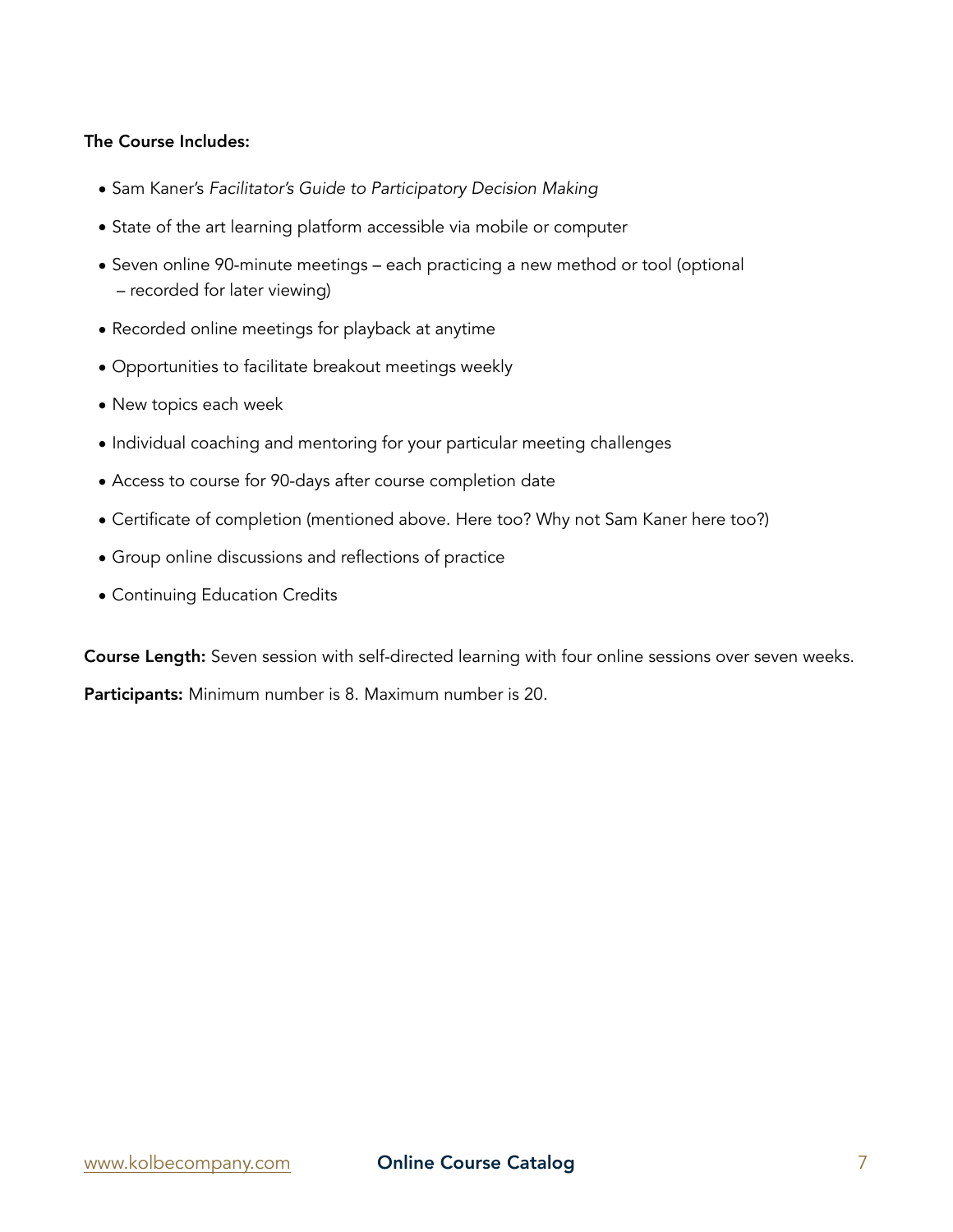# Meeting the Challenge: Facilitation Fundamentals Online

Competent facilitation requires more than a familiarity with tools and techniques. This course teaches the foundations of facilitation -- the distinction between managing meeting agendas versus effectively leading groups through complex processes. Whether face-to-face or online, techniques may be essential tools for those who lead meetings, but without a foundation of values, ethics, and core competencies most leaders flounder when faced with successfully facilitating meetings to yield sustainable results and strengthen team relationships.

## Participants build skills by learning to:

- Identify essential tasks associated with each stage of the facilitation process
- Practice behaviors which demonstrate internationally recognized core competencies
- Describe the connection between facilitators values and behaviors and their impact on groups
- Select most appropriate processes for congenial, formal, or intense meetings

## The Agenda

- Characteristics and Capabilities of Facilitators
- International Association of Facilitators Core Competencies
- Data, Decision making, Deliverables and Discussions
- Asking Questions
- Moving from Place (face-to-face) to Space (online)
- Access to several online resources for meeting methods

### This Course Includes

- Two 3.5-hour sessions on two consecutive days
- A supplemental 300-page desktop resource manual "Facilitation at a Glance"

Course Length: Two 3.5-hour session on two consecutive days.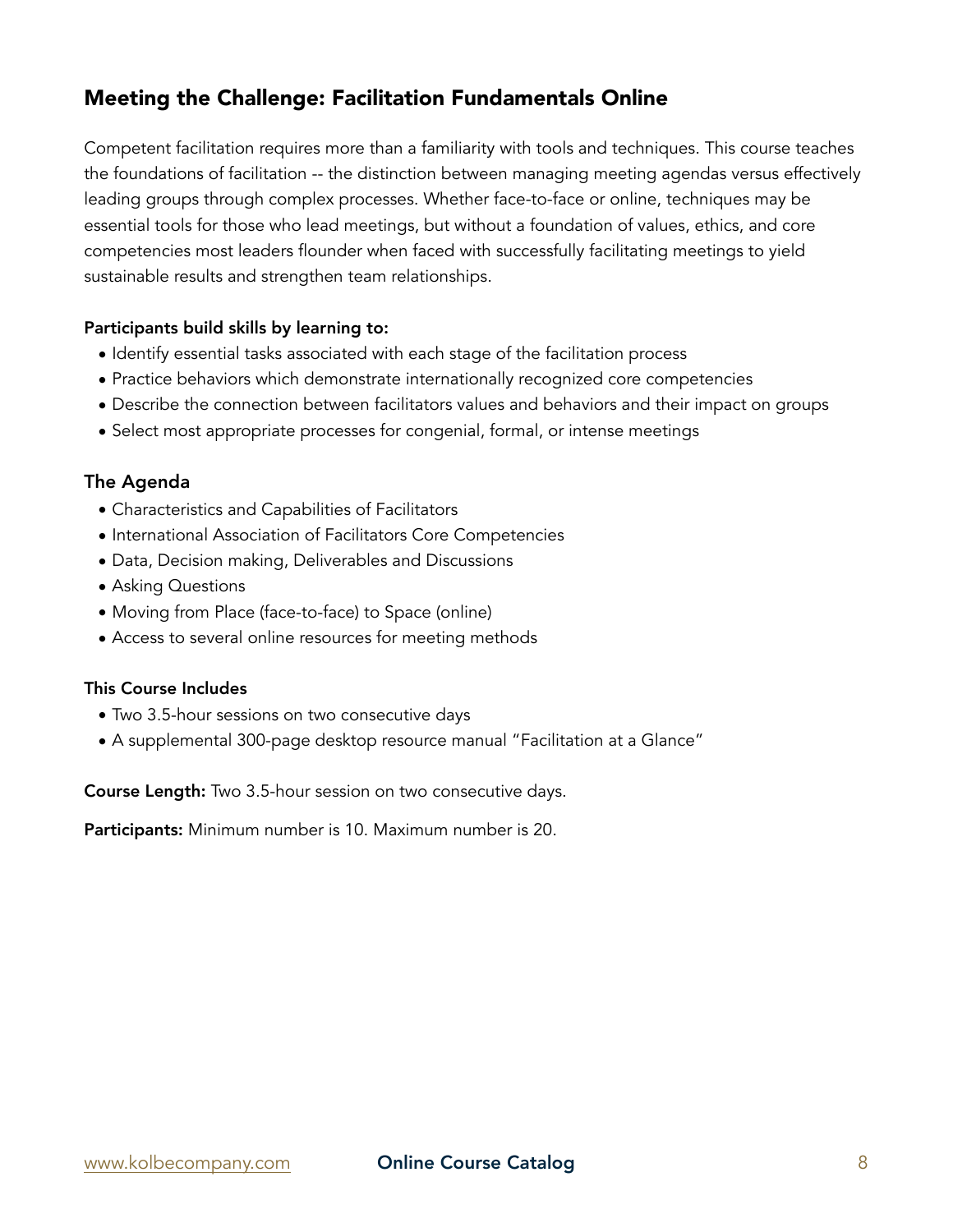# ToP Secrets of Implementation Online

Sustaining a plan, once it has been implemented, can be challenging. Staying on track is difficult, especially when new people are introduced after the plan is developed. This course anticipates the fact that all plans will need adjustments as they are implemented and provides a road map to do so. The course is designed to help keep plans and projects alive, relevant, doable, and achievable. Participants are asked to bring real-life implementation problems to class to experience group problem solving methodology.

## Participants build skills to facilitate implementation efforts using a wide variety of tools, models, and templates by learning to:

- Apply the 40 keys for facilitating implementation success
- Deal proactively with the challenges of implementing large-scale strategic plans
- Sustain momentum to bring the plans to implementation
- Review strategic plan progress and plan for upcoming initiatives
- Bring closure to plans and celebrate the team's work
- Integrate new leadership, partners, and collaboration from multiple sectors
- Assess change motivation and ability factors so that initiatives are successful
- Lead teams so that they are enthusiastic from the start and throughout implementation
- Ensure the hard work of planning is realized with concrete accomplishments

## ToP Secrets of Implementation is designed for individuals who want to have an engaging and interactive process to implement plans and strategies in an online approach:

- Those charged with implementing plans and strategies
- Strategic plan implementation teams
- Organization and community change agents
- Local, state, and federal leaders and program managers
- Community workers, planners, project managers
- Consultants and facilitators

## The Agenda

## Provides facilitation techniques, collaborative tools, and methods to utilize at each level. Each session is devoted to one of the four stages in plan implementation:

- Day 1: Getting started
- Day 2: Building and sustaining momentum
- Day 3: Adjusting and re-maneuvering
- Day 4: Bringing closure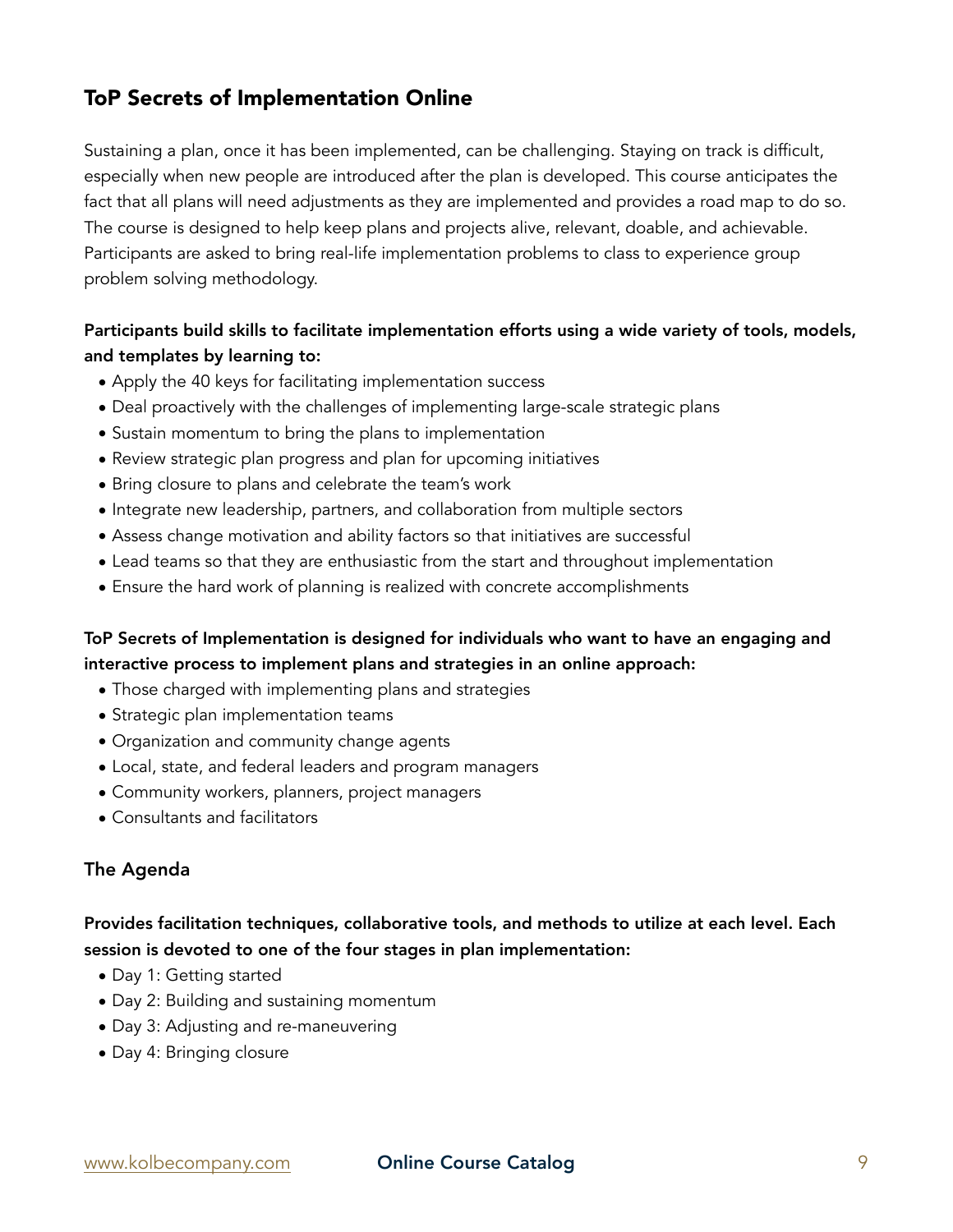## The course includes:

- State of the art learning platform accessible via computer
- A 59-page comprehensive course manual
- Small learning groups of 20 maximum
- Group online discussions and practice in a variety of online tools to keep engagement high
- Live instructor-led lessons online who model processes to implement dynamic plans
- Facilitation tools to assess change and to develop solutions, as part of regular review
- Strategies to remaneuver and adjust plans in a crisis
- Consulting advice on implementation challenges brought to the course
- Live demonstrations by two expert ToP instructors who are certified ToP Facilitators
- Templates in online formats to ensure your future success
- Certificate of completion

Course Length: Four 3-hour sessions over four days.

Prerequisite: None. ToP Facilitation Methods and ToP Strategic Planning are helpful but not required.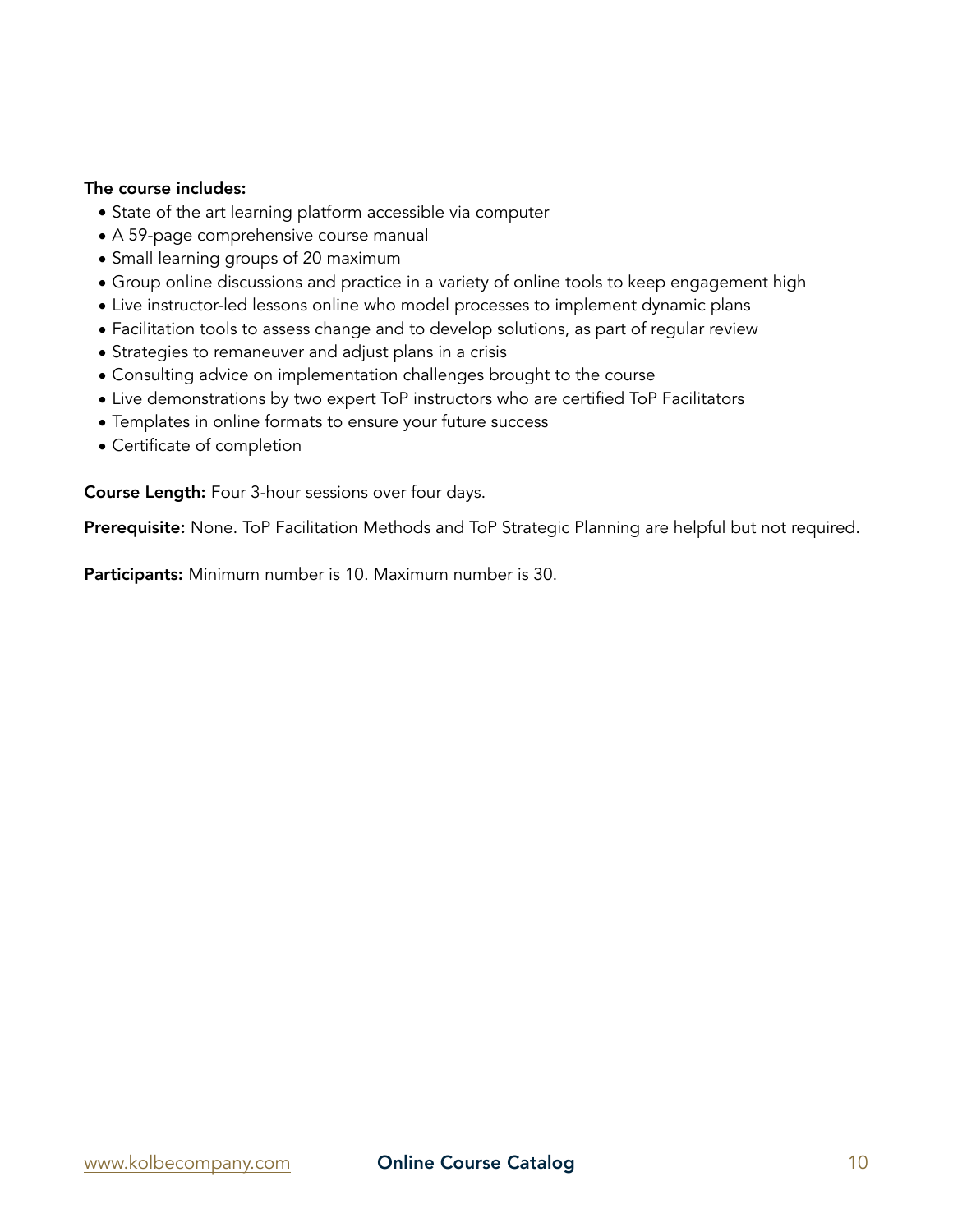# ToP Facilitation Methods Leadership Online Intensive

Leading effective teams requires developing a culture that honors all contributions and creates a safe space for participation. This is the essence of the Technology of Participation (ToP). ToP Facilitation Methods are structured to assist groups to achieve shared awareness, shared agreement, and turn ideas into actionable plans they own. In this online course participants learn to facilitate three powerful ToP Facilitation Methods – the ToP focused conversation, the ToP consensus workshop and ToP action planning in any setting – whether face-to-face or online. The course incorporates tips, virtual tools and reference works to increase participants facilitative leadership capacity. This modularized course over three weeks includes pre-session assignments and instructor coaching to support practicing and applying methods learned between the sessions.

## Participants strengthen their leadership skills and effectiveness by learning proven facilitation methods to:

- Achieve group participation in both virtual and face-to-face meetings
- Skillfully lead an exchange of ideas and make critical decisions together
- Design and facilitate focused conversations virtually and in person
- Develop shared agreement while honoring all ideas
- Build specific group plans and strategies that result in committed action
- Apply participatory methods in your world with practice opportunities and coaching
- Engage and inspire team members and staff in creating practical and creative solutions
- Build confidence in leading team projects and facilitating respectful conversations
- Save time and increase productivity using effective virtual collaboration tools
- Discover how to achieve consensus in a day or less while involving everyone

## This course is designed for individuals who want to deepen their capacity and confidence to use ToP Facilitation Methods in their work in an interactive online learning approach.

- Live demonstrations by three expert ToP instructors who are also certified ToP facilitators
- Hands on facilitation practice, discussion, and coaching
- Participation in a small 5-6-person supportive learning cohort
- Individual reading, presentation, reflection, and evaluation

## The Agenda

Designed in 2.5-hour segments covering content, design, practice and feedback In this 9-session course over three weeks, participants focus on one method per week:

- Week 1: ToP Focused Conversation
- Week 2: ToP Consensus Workshop
- Week 3: ToP Action Planning

Typical meeting days are Monday, Tuesday, and Friday.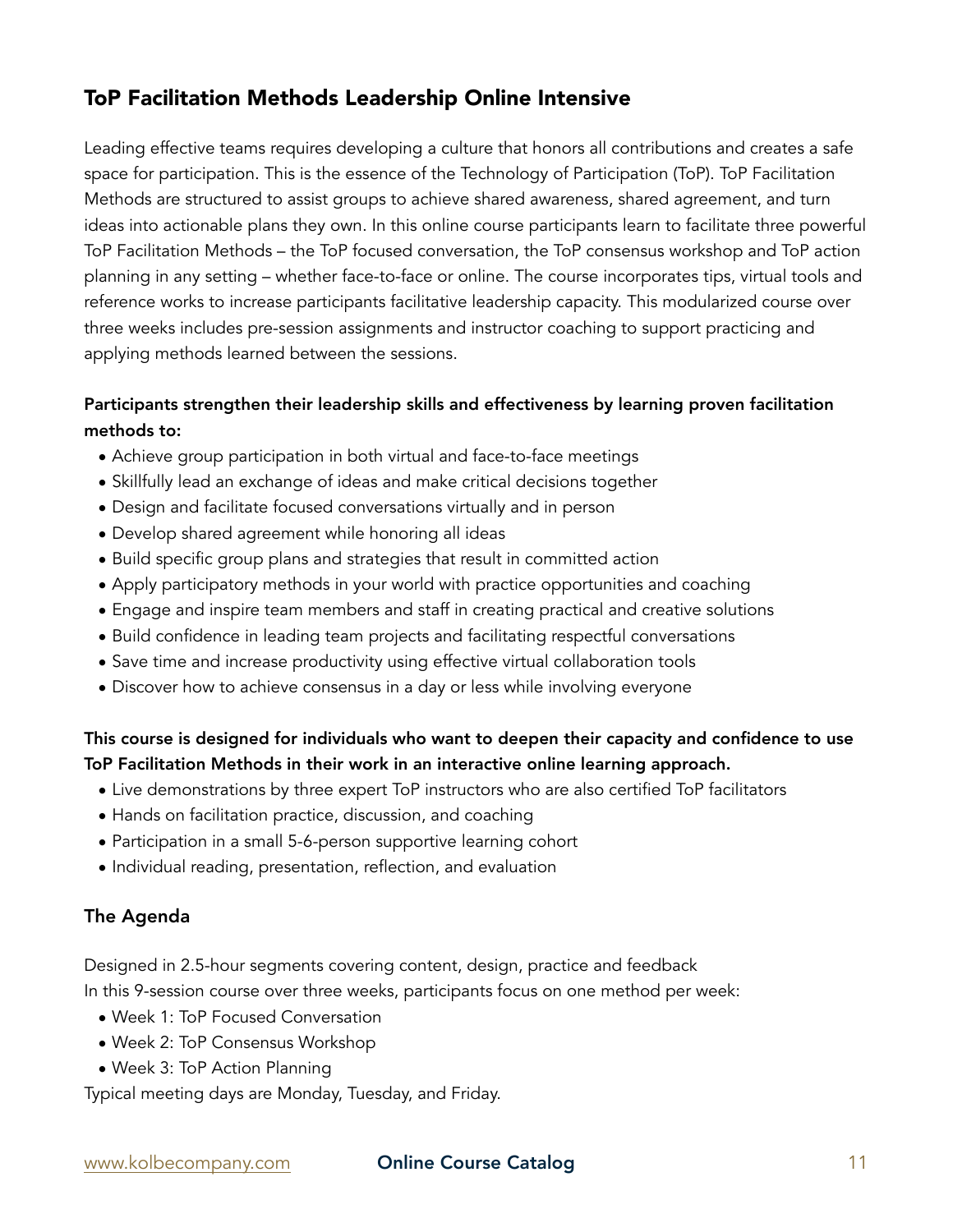Note: The three methods above may also be taught in individual courses and purchased as separate courses.

#### Format for each week of instruction:

#### Session 1 (Monday): Understand the method.

Prereading, method demonstration, theory discussion. Consider opportunities to apply method to real life situations.

## Session 2 (Tuesday): Design the Process.

Using selected applications, learn design and facilitation processes in preparation for personal practice before next session. Receive written coaching feedback on design.

#### Session 3 (Friday): Reflect on Process Facilitation.

Reflect on your experience of facilitating your design, consider alternatives, learnings, areas to build upon and further applications that resonate in your world.

#### The Course Includes:

- Reading, discussing, designing, feedback and the experience of facilitating one's designs provides an intensive pathway into learning and applying ToP Facilitation Methods, whether working face to face or online
- State of the art learning platform
- Nine 2.5 hour sessions three focused on design and practicing each ToP method
- Individual coaching on session designs, private and in writing, between sessions
- An 86-page comprehensive course manual
- Two resource books: The Art of Focused Conversation and The Workshop Book
- Small learning groups of six participants led by expert ToP instructor
- Practice in an online virtual setting
- Templates for design and reflection for all three methods
- Access to course materials for six months after course completion
- Certificate of completion
- Resources and templates to ensure your future success
- One hour of complementary facilitation coaching after the course

The more you participate, the more you get out of the course. This is an interactive, engaging course.

## You should expect to spend:

- Nine 2.5-hour online sessions over 3 weeks
- 1-2 hours of reading, design, and reflection weekly
- 1-hour practice of newly acquired skills, on your own, to share with the group

Course Length: Nine 2.5-hour sessions over three weeks.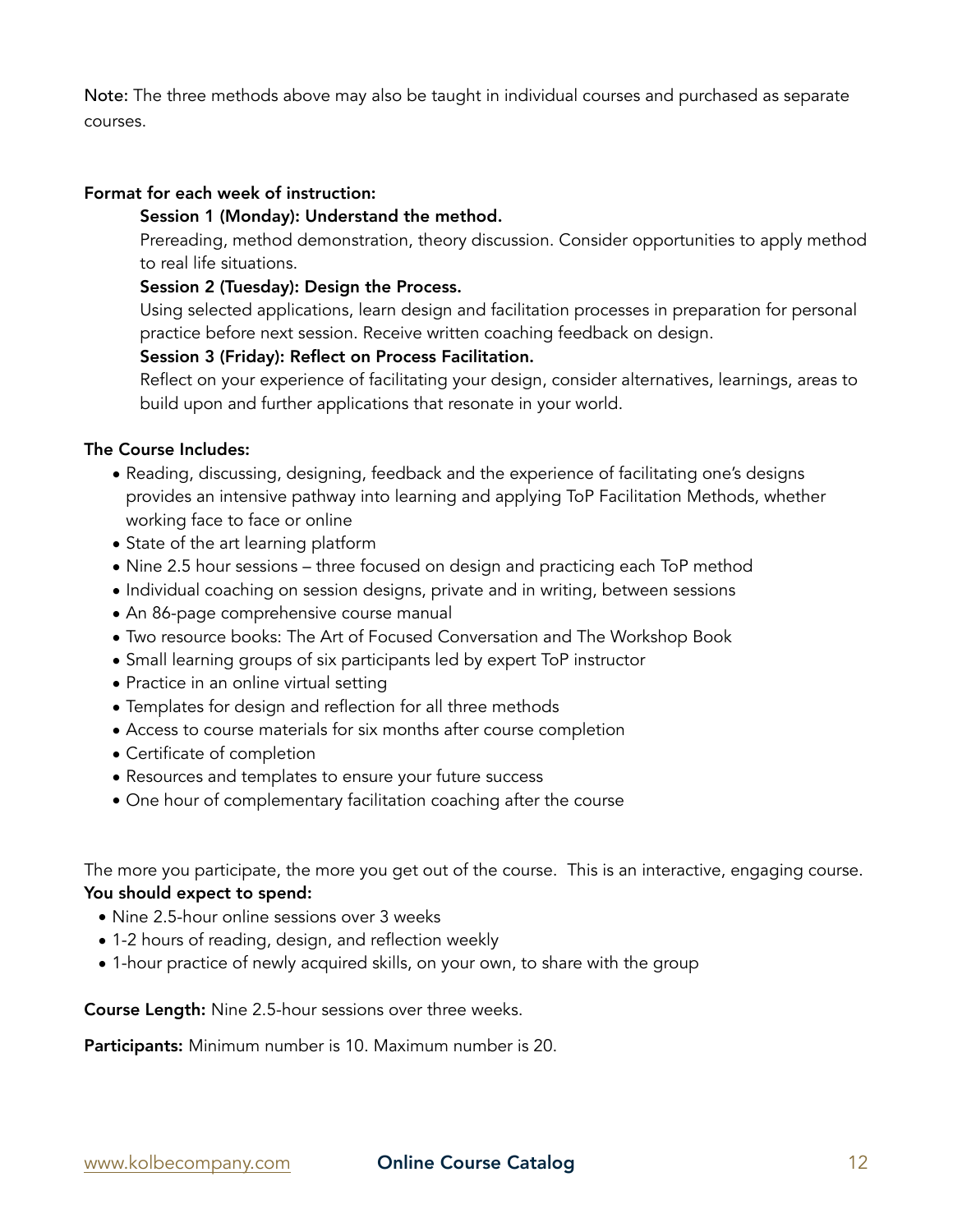# Tools and Tricks for Powerful Online Collaboration

Facilitators need to learn new, creative ways to engage participants. Many new tools and tricks have emerged recently. But tools and tricks are not enough. They are only valuable when they support the meeting purpose. We will help you identify which tools are appropriate where. You will learn what tools to use to keep participants engaged and interested.

## Participants build skills to successfully facilitate online meeting by learning to:

- Develop confidence in utilizing multiple tools simultaneously to enhance meeting goals
- Experience a variety of tools in various scenarios
- Apply the online meeting design framework for selecting appropriate tools
- Assess whether to use tools in various situations

Designed for Individuals who feel good about the basics of facilitating online meetings and are ready to add more pizazz to their next online collaboration

## The Agenda

Offered in a three-hour format. During this fast-paced session, participant will use tools and learn new ways to impress and engage participants when:

- Informing
- Seeking Feedback
- Brainstorming
- Collaborating
- Making a Decision

## The Course Includes:

Guided practice identifying effective tools for an actual online meeting Introduction to nearly 20 tools for supporting online collaboration Hands-on experience with multiple tools After the class, participants receive a comprehensive resource list of recommended and popular tools

Course Length: One 3-hour session.

Prerequisite: Although not required, [Designing Powerful Online Meeting Experiences](https://www.tickettailor.com/events/githensassociates/) is recommended.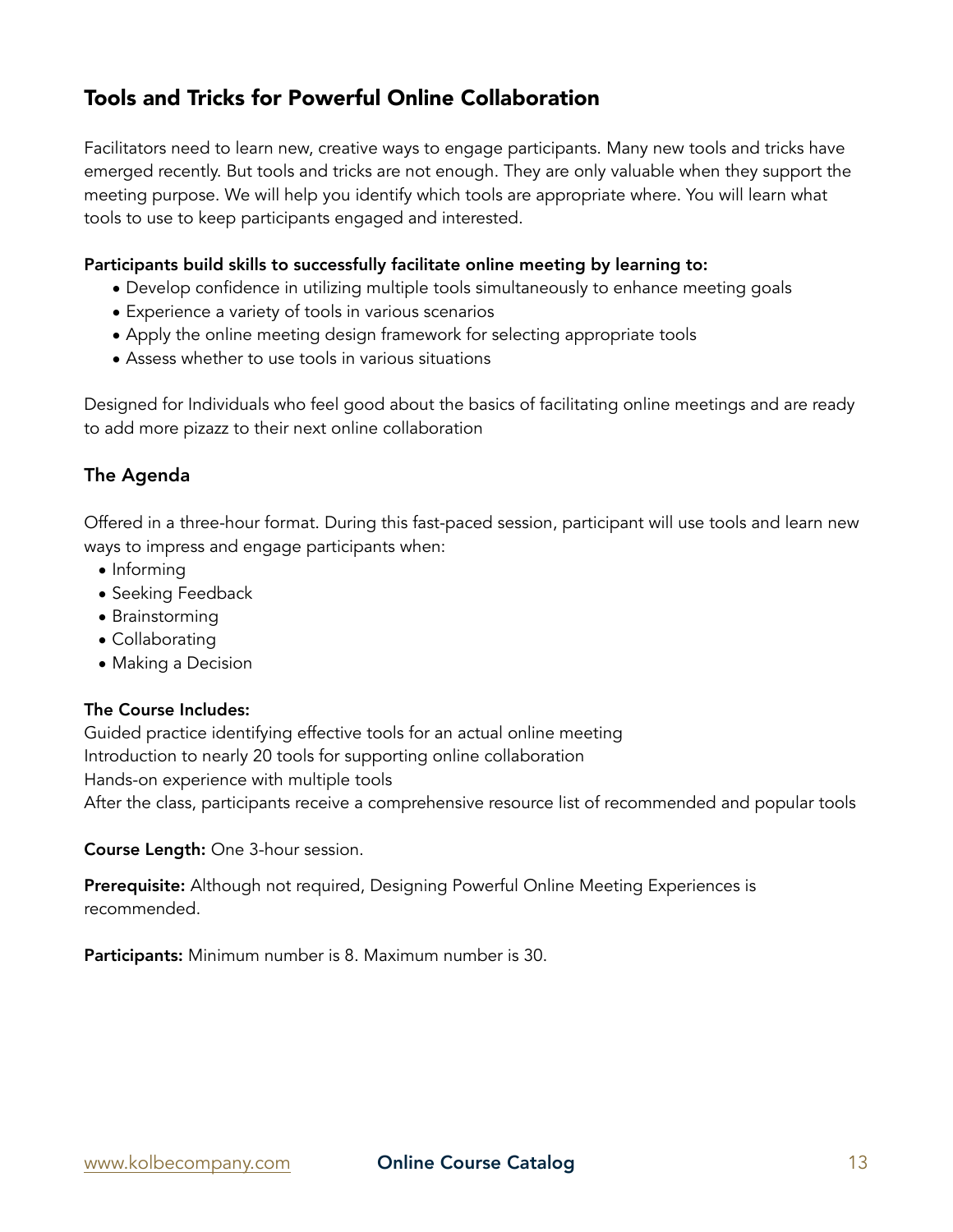# ToP Strategic Planning Online

ToP Strategic Planning – Online Edition preserves the richness of the face to face version and moves it into the virtual world. Highly participatory, the Online Edition breaks down barriers and builds engagement wherever you may be.

### Participants build the capacity to facilitate participatory strategic plan by learning to:

- Enable geographically dispersed teams to actively engage in strategic planning processes
- Generate high levels of participation and commitment
- Enable a group to commit to a common vision and own the resulting plan
- Align members around common goals and long-term strategies
- Facilitate teams in discovering big breakthroughs
- Lead a structured planning process that results in concrete accomplishments
- Motivate groups and organizations to take focused action

## ToP Strategic Planning Online is designed for individuals who want an interactive and creative learning approach and who want to:

- Experience, practice, and learn to facilitate the complete strategic planning process
- Facilitate strategic planning face to face or online
- Experience this robust process in an engaging virtual format that deepens skills with ToP methods
- Collaborate with large numbers of stakeholders to develop long-term strategy quickly
- Leaders who depend on others for successful implementation of organization strategies

### Agenda

There are five 3.5-hour sessions over 5 days Each session is devoted to one of five phases of developing a strategic plan:

- Day 1: Preparation and Design
- Day 2: Practical Vision
- Day 3: Underlying Contradictions
- Day 4: Strategic Directions
- Day 5: Focused Implementation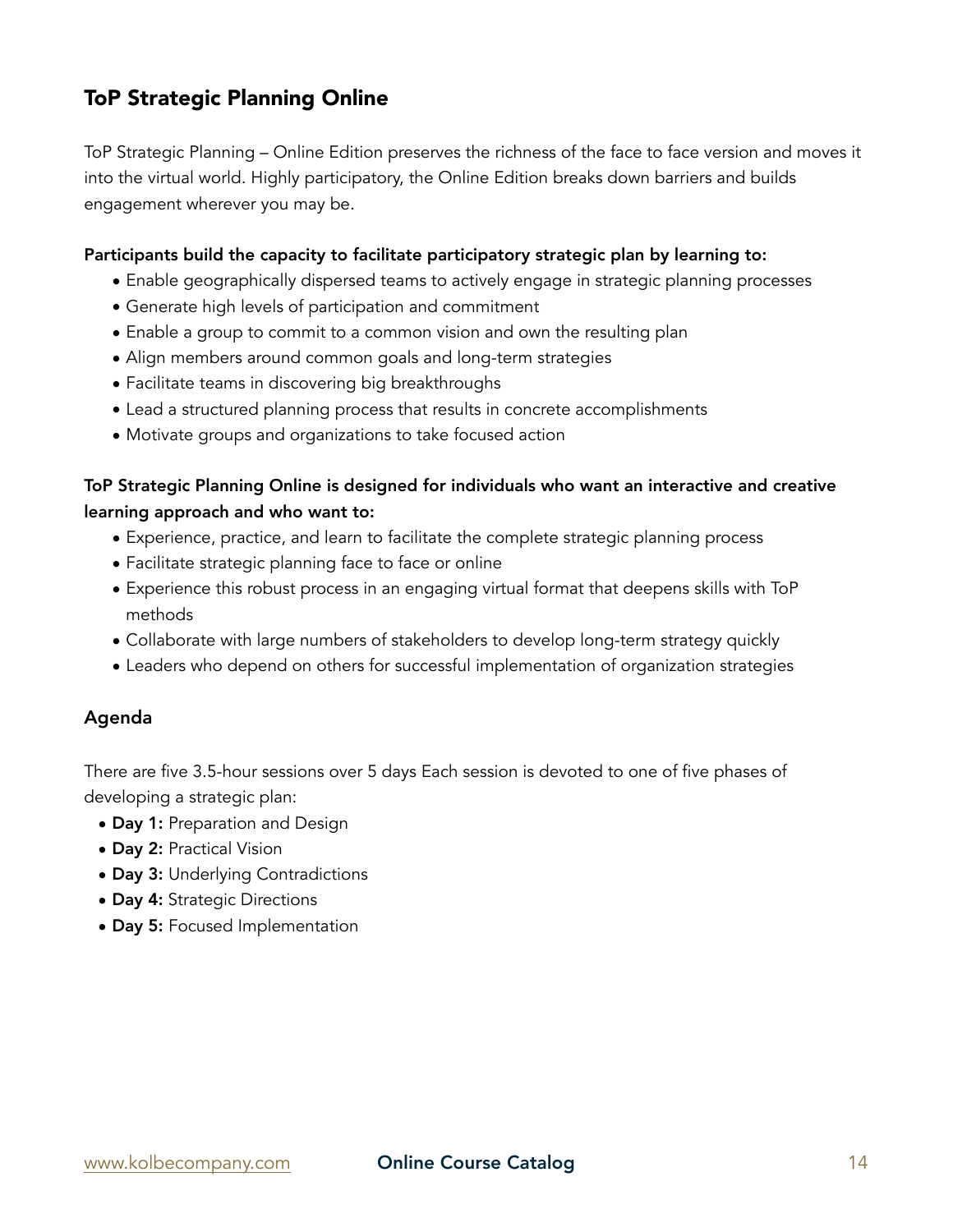- State of the art learning platform accessible via computer (Zoom, Mural)
- A 93-page comprehensive course manual
- Opportunities to facilitate ToP Focused Conversations and Consensus Workshops with instructor coaching
- Small learning groups of 20 maximum
- Group online discussions and reflections of practice
- Practice in an online virtual setting
- Live demonstrations by three expert ToP instructors who are certified ToP Facilitators
- Templates in three online formats (Mural, PowerPoint 365 or Google slides) to ensure your future success
- Certificate of completion
- Continuing education units
- One hour of complementary facilitation coaching after the course

Course Length: Five 3.5-hour sessions over five days.

Prerequisite: ToP Facilitation Methods is required.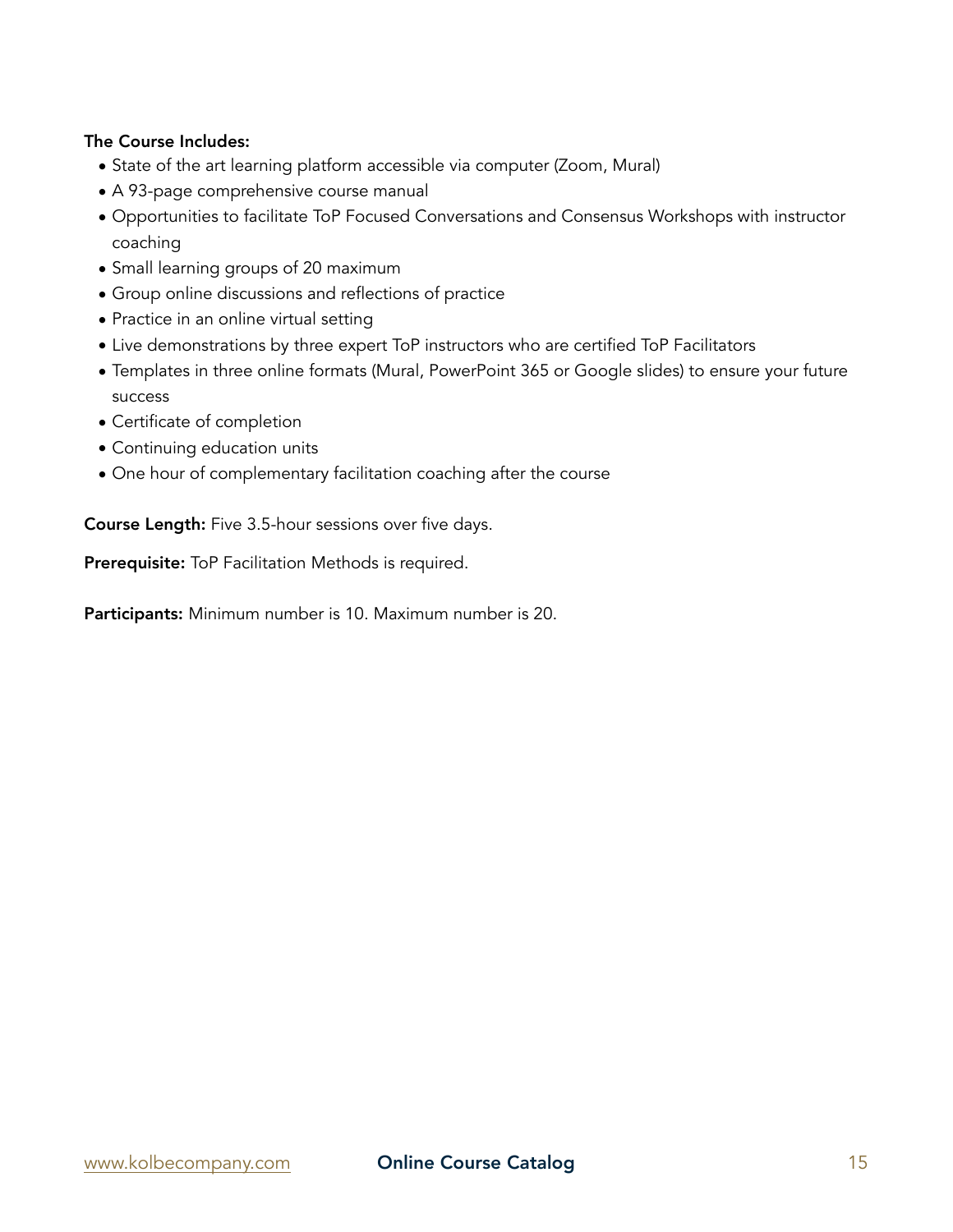# ToP® Focused Conversation Online

This common-sense conversation approach leads naturally to a meaningful exchange of ideas and is helpful to conduct purposeful discussions, capture a group's best thinking, stimulate candid feedback, surface new ideas, and build creative solutions. Participants learn how to design conversations where gaining participation is key to success.

## In this course, participants will learn to use the focused conversation framework and skillful questioning to:

- Keep groups focused and the discussion on track
- Guide the conversation to meet intended outcomes
- Facilitate communication and knowledge sharing among stakeholders
- Create a safe space through empathic communication
- Deal with conflict and controversial issues
- Help groups to dive below the surface to explore the depth issues
- Gather pertinent information for important planning decisions
- Integrate group knowledge and diverse points of view
- Lead an engaging and highly participatory process
- Enable group members to align for action
- Create a shared awareness regarding a topic or issue
- Increase a group's awareness of each other's perspectives, thoughts, emotions, interpretations, and comfort in moving forward.

This course is designed for those that who want to lead meaningful and productive conversations at work and in their personal lives. It is especially useful for facilitators, trainers, consultants, business, and government leaders.

### Agenda

- Session 1: Understand the focused conversation method. Prereading, method demonstration, theory discussion. Consider opportunities to apply method to real life situations.
- Session 2: Design a focused conversation for a real work situation. Using selected applications, learn design and facilitation processes in preparation for personal practice before next session. Receive written coaching feedback on design.
- Session 3: Reflect on Process Facilitation. Reflect on your experience of facilitating your design, consider alternatives, learnings, areas to build upon and further applications that resonate in your world.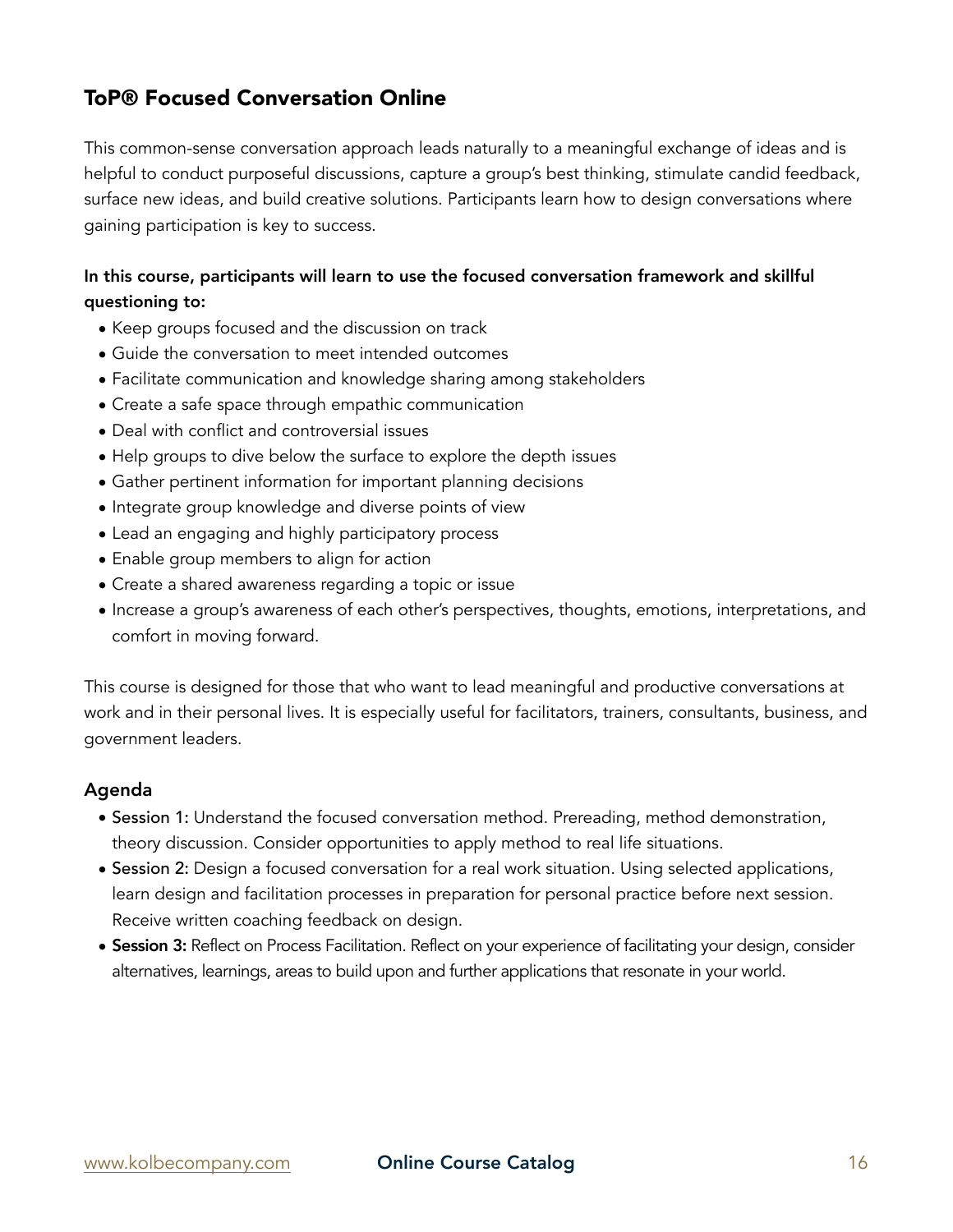- State of the art learning platform
- A 27-page comprehensive manual
- Two instructors
- Individual coaching outside of class
- One resource book: The Art of Focused Conversation
- Small learning cohorts of 5-7 participant led by an expert ToP instructor
- Reading and designing of a focused conversation with instructor feedback

Course Length: Three 3-hour sessions.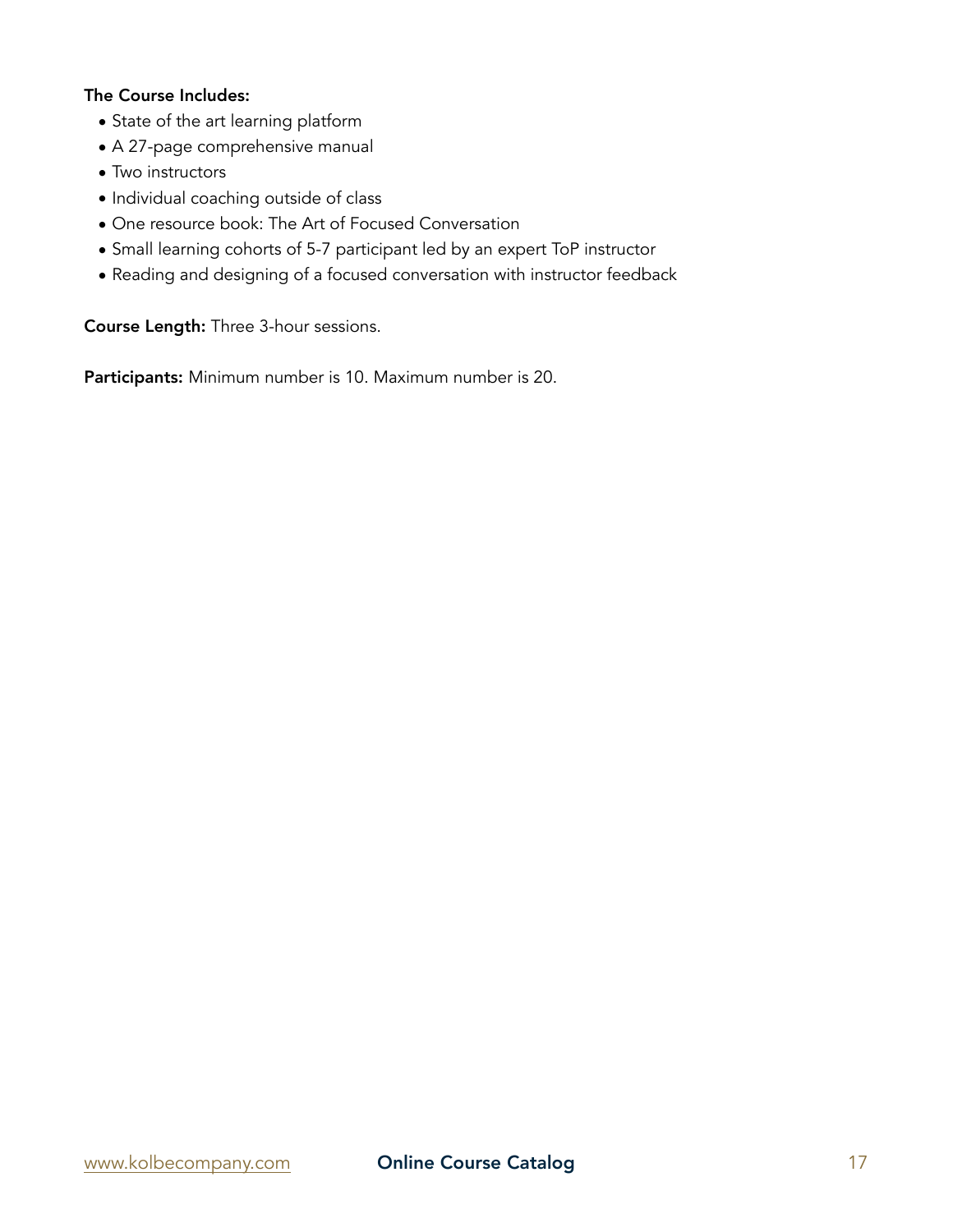# ToP® Consensus Workshop Online

The ToP® Consensus Workshop Method leads to consensus-based group decisions that respect diverse perspectives, create joint resolve, and inspire group action. All ideas are valued and synthesized to create the consensus. Consensus is built by using a methodology to help participants see new relationships among ideas and step-by-step building of group agreement. Skilled facilitators can achieve basic consensus outcomes in as little as forty-five minutes and richly detailed products within two hours.

This structured process engages people in getting to consensus and building solutions that everyone agrees with. This method is helpful in integrating diverse ideas to build agreement on practical and creative solutions. It results in a high level of engagement and commitment.

### In this course, participants learn to:

- Facilitate respect for group members and the wisdom each person brings
- Enables shared power and accountability
- Build practical team consensus on any issue or topic
- Honor all ideas so all participants are valued contributors
- Generate creative solutions in a short amount of time
- Infuse the team with a sense of cohesion, accomplishment, and responsibility
- Integrate thinking (rational and intuitive)
- Provide a structured process for progress

The course is designed for those that wish to truly engage others in reaching shared agreement and decisions. It is especially useful in facilitation of diverse groups of stakeholders that may hold different perspectives.

## Agenda

### Session 1: Understand the method

Participate in an interactive demonstration of the method Discuss the overall framework and theory Consider opportunities to apply method to real life situations

### Session 2: Design the Process

Learn to design a facilitated consensus workshop process for your own selected topic Prepare for online facilitation practice before next session Receive written coaching feedback on design

### Session 3: Reflect on Process Facilitation

Reflect on your experience of facilitating your consensus workshop design, consider alternatives, learnings, areas to build upon and further applications that resonate in your world.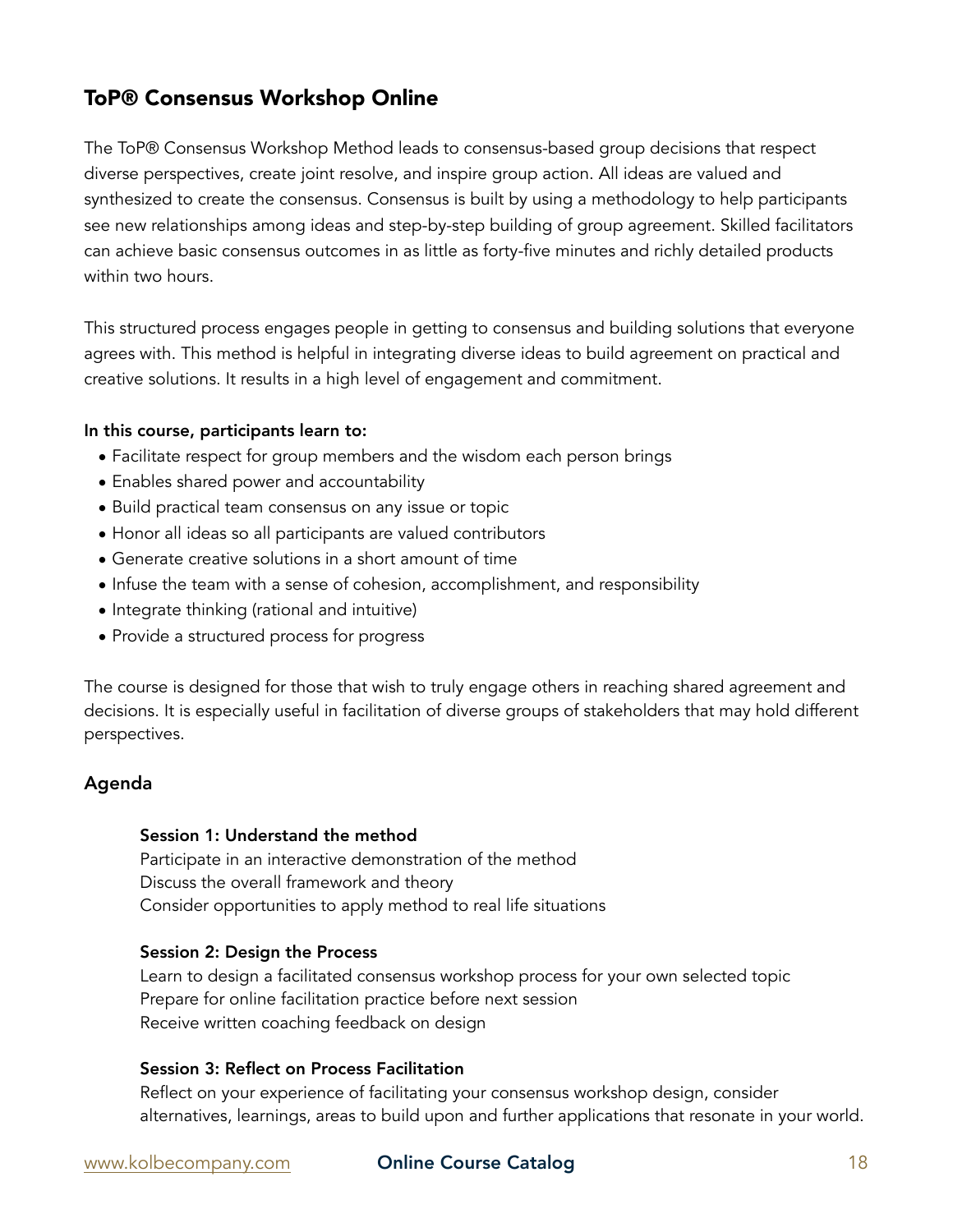- State of the art learning platform
- A 27-page comprehensive manual
- Two instructors
- Individual coaching outside of class
- One resource book: The Workshop Book by R. Brain Stanfield
- Small learning cohorts of 5-7 participants led by an expert ToP instructor
- Reading and designing of a consensus workshop for your work situation with instructor feedback

Prerequisite: ToP® Focused Conversation

Course Length: Three 3-hour sessions.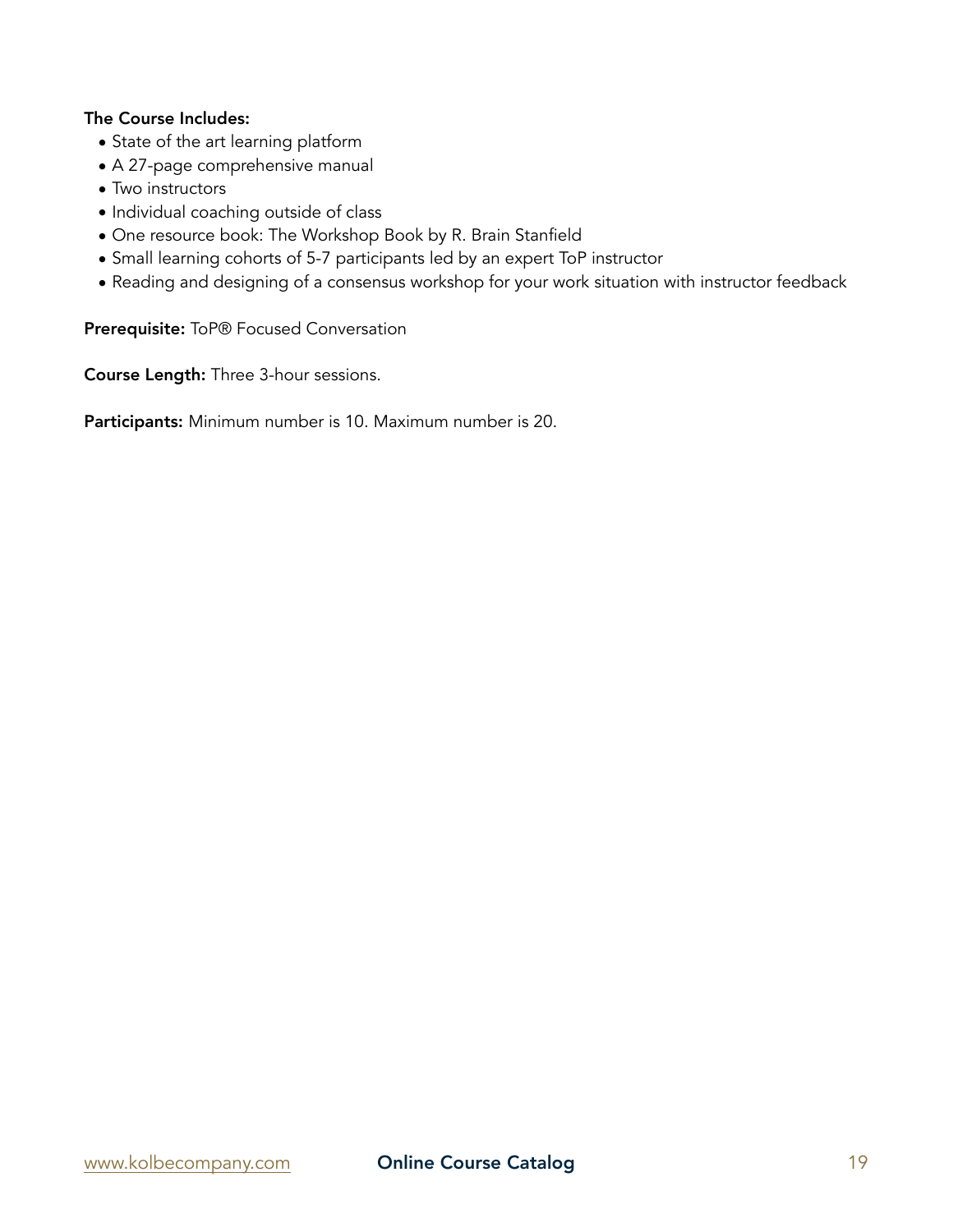# ToP® Action Planning and Accelerated Action Planning Online

This course teaches the Action Planning Process from the ToP® Facilitation Methods Leadership Online Intensive course. The Action Planning Process is usually led by a facilitator to plan longer and more complex projects or events. It can take a half-day to a day to develop the full action plan. An example of an appropriate use of the full Action Planning process would be planning the development and building of a new facility. This would include outreach, design, funding, and construction.

If participants express the need for a small team tool, the Accelerated Action Planning Online process may also be taught. The Accelerated Action Planning process can be used by a small team of nonfacilitators to plan a single event or project using commercially available templates. The plan can usually be developed in just two hours. An example of an appropriate use of Accelerated Action Planning would be planning a grand opening ceremony for the new facility.

### In this course participants learn to:

- Build shared understanding and commitment
- Use specific language and tools to guide action planning
- Build consensus about project implementation among various stakeholders
- Learn two collaborative online tools to develop action plans
- Organize task teams, assignments, and an implementation timeline for meeting project deliverables and coordinating progress
- Generate commitment from the whole team
- Energize a team for implementation
- Facilitate progress sessions and after-action reviews

This course is most useful for facilitators who need to lead both small and large groups to create effective organization plans for discrete, short-term projects and longer-term more complex initiatives or change efforts.

### Agenda

#### Session 1: Understand the method.

Interactive method demonstration Theory discussion Consider application opportunities at work

#### Session 2: Design the Process.

Using selected applications, learn to design an action plan process Prepare design to facilitation processes in preparation for personal practice before next session Receive written coaching feedback on design approach

## Session 3: Reflect on the Action Plan Facilitation.

Reflect on your experience of facilitating your design, consider alternatives, learnings, areas to build upon and further applications that resonate in your world.